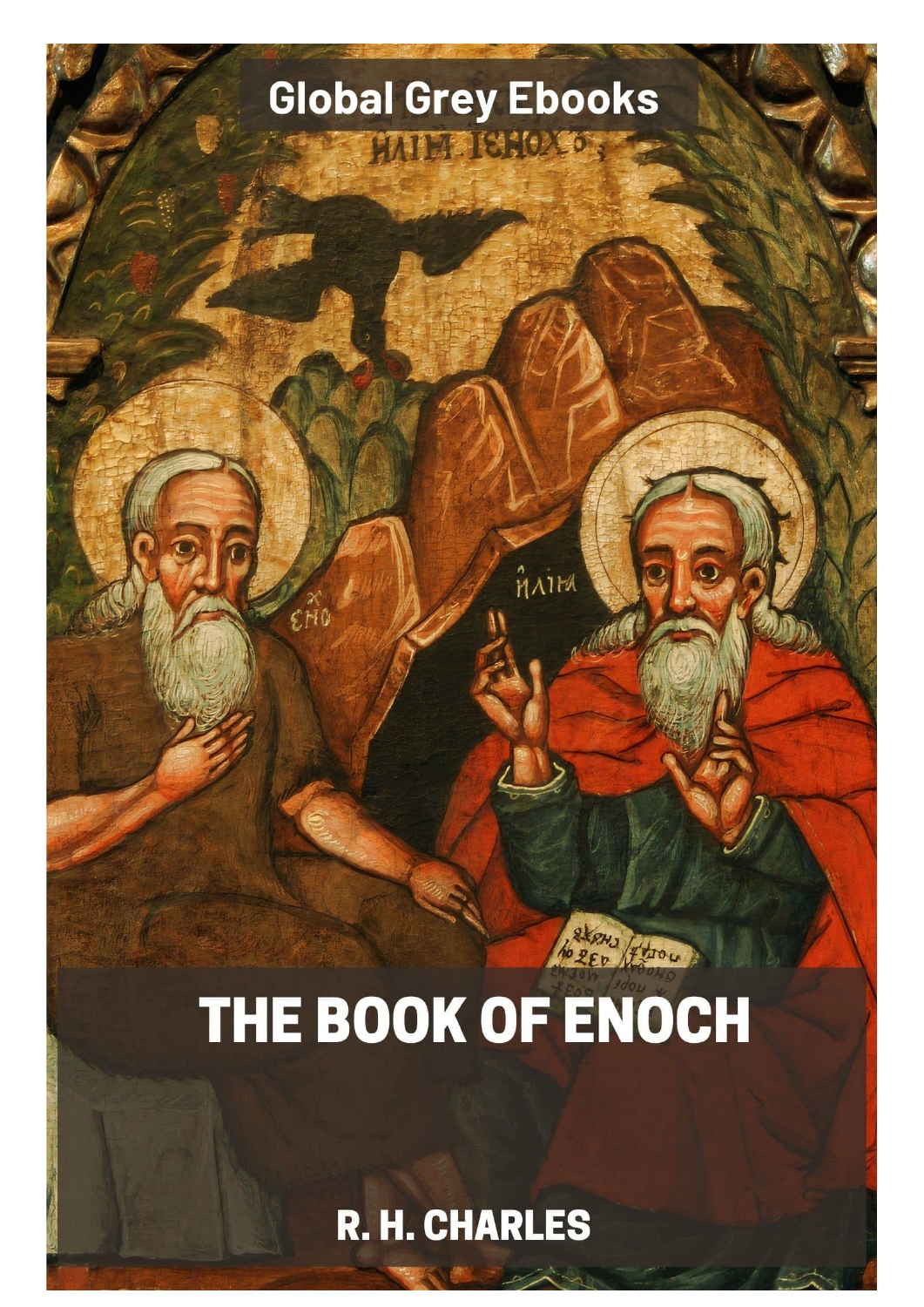## THE BOOK OF ENOCH

R. H. CHARLES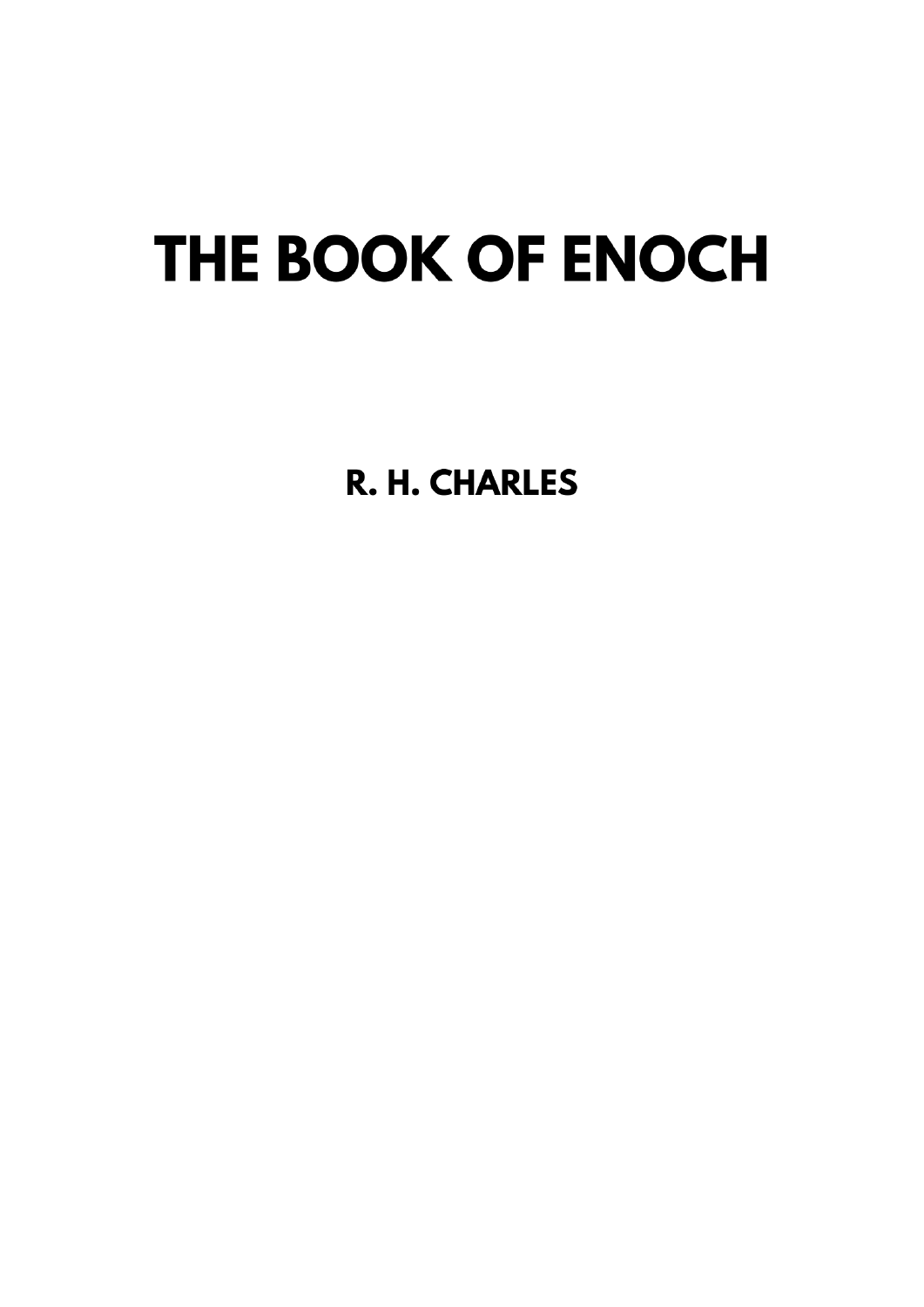

**The Book of Enoch by R. H. Charles. This translation was first published in 1917. This ebook edition was created and published by Global Grey on the 22nd October 2021. The artwork used for the cover is '***Elijah and Enoch***' painted by an unknown artist. This book can be found on the site here: [globalgreyebooks.com/book-of-enoch-ebook.html](https://www.globalgreyebooks.com/book-of-enoch-ebook.html) ©Global Grey 2021** [globalgreyebooks.com](https://www.globalgreyebooks.com/index.html)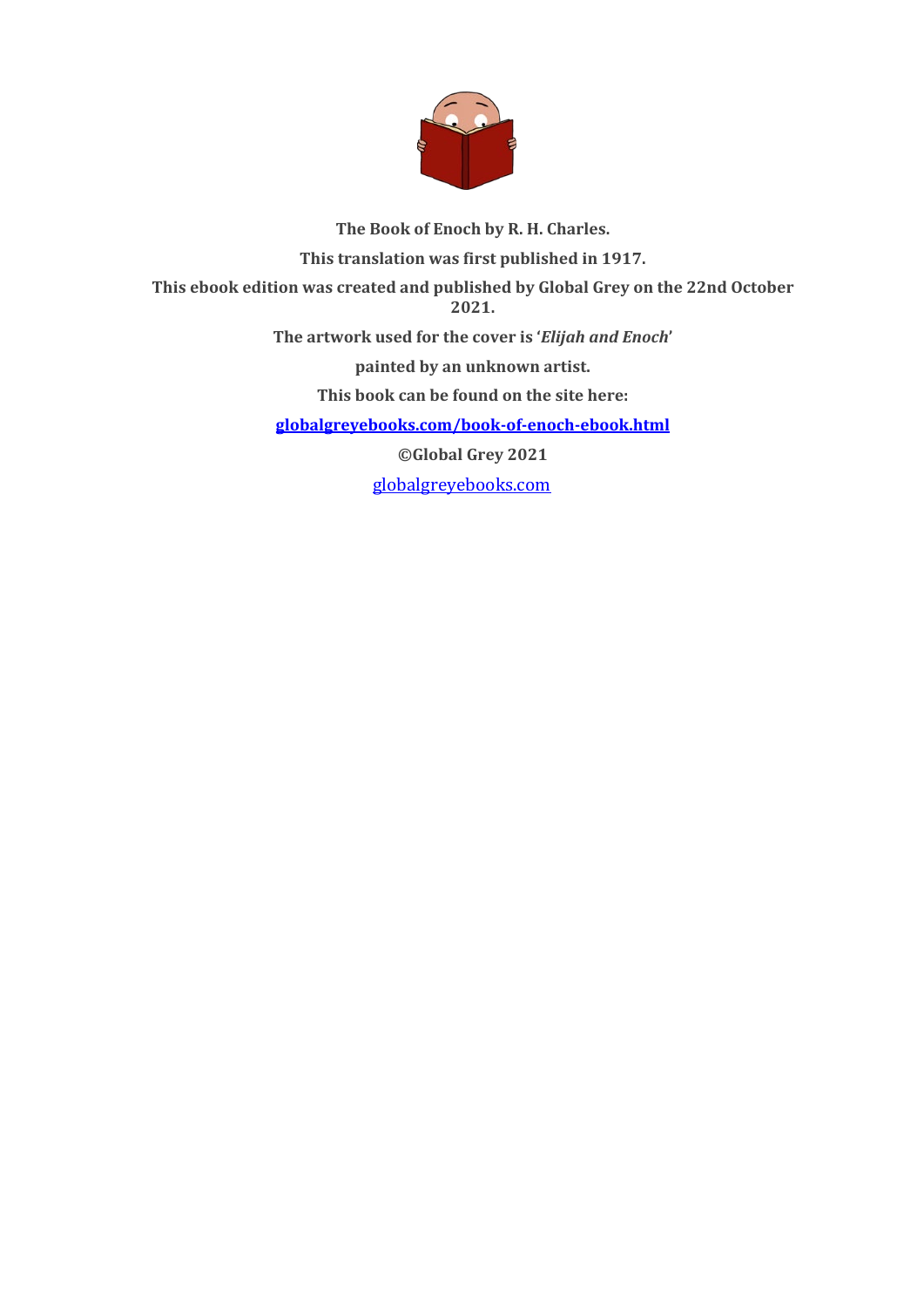## **Contents**

Editors[' Preface](#page-4-0) [Introduction](#page-5-0) [Abbreviations, Brackets, And Symbols Specially Used In The Translation Of Enoch](#page-17-0) [The Book Of Enoch](#page-18-0) Enoch['s Journeys through the Earth and Sheol](#page-26-0) [The Parables](#page-33-0) [The First Parable](#page-34-0) [The Second Parable](#page-38-0) [The Third Parable](#page-45-0) [Book Of Noah - A Fragment](#page-46-0) [The Book Of The Courses Of The Heavenly Luminaries](#page-57-0) [The Dream-Visions](#page-66-0) [The Concluding Section Of The Book](#page-75-0) [Fragment Of The Book Of Noah](#page-88-0) [An Appendix To The Book Of Enoch](#page-90-0)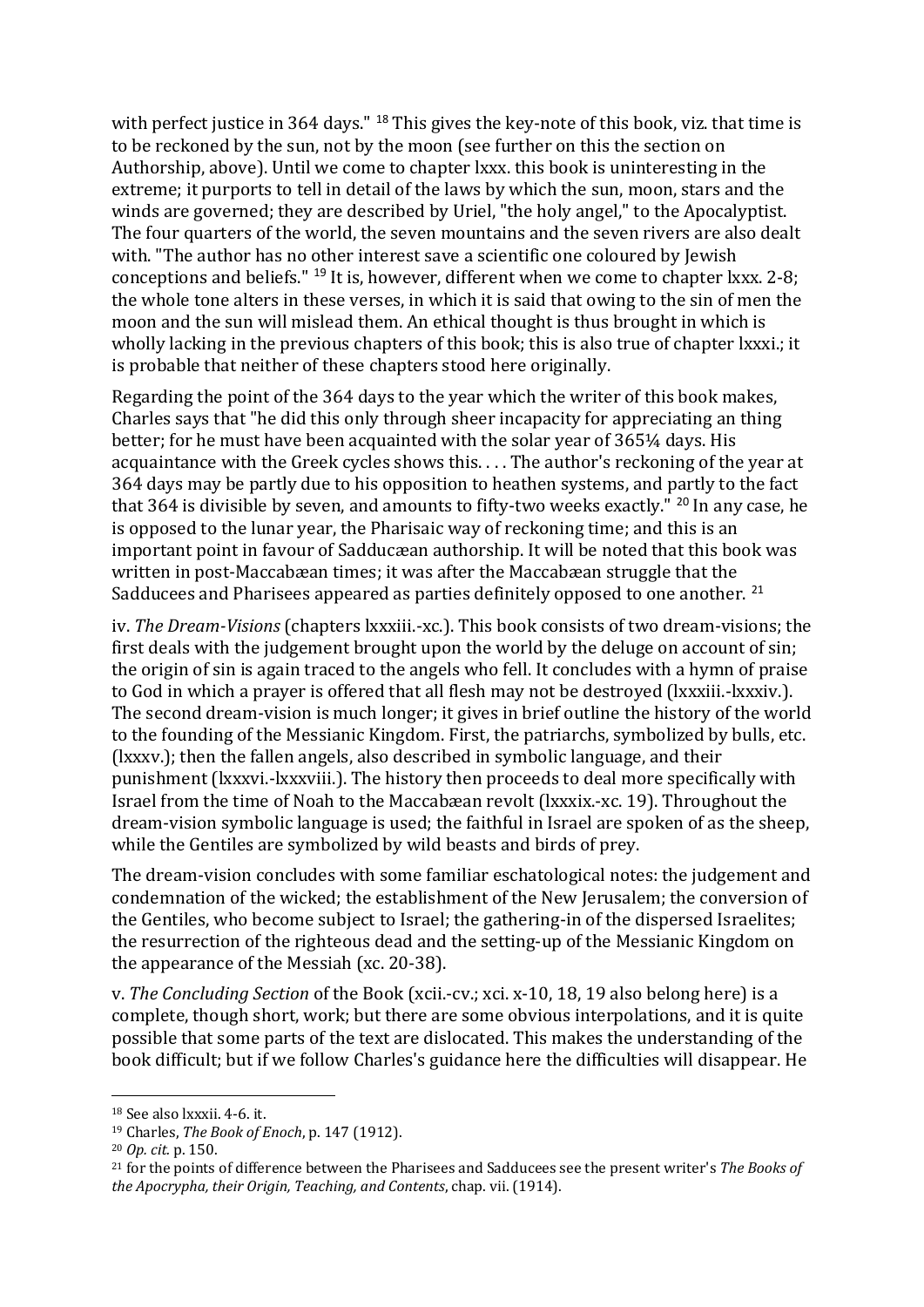says that this concluding piece has in some degree suffered at the hands the final editor of the book, both in the way of direct interpolation and of severe dislocations of the text. The interpolations are: xci. 11, xciii. 11-14, xciv. 7<sup>d</sup>, xcvi. 2. The dislocations of the text are a more important feature of the book. They are confined (with the exception of xciii. 13-14, and of cvi. 17a which should be read immediately after cvi. 14) to xci.-xciii. All critics are agreed as to the chief of these. xci. 12-17 should undoubtedly be read directly after xciii. . . . Taken together xciii. 1-10, xci. 12-17 form an independent whole--the Apocalypse of Weeks--which has been incorporated in xci.-civ. . . . The remaining dislocations need only to be pointed out in order to be acknowledged. On other grounds we find that xci.-civ. is a book of different authorship from that of the rest of the sections. Now, this being so, this section obviously begins with xcii.: 'Written by Enoch the Scribe.' etc. On xcii. follows xci. 1-10, 18, 19 as a natural sequel, where Enoch summons his children to receive his parting words. Then comes the Apocalypse of weeks, xciii. 1-10, xci. 12-17. The original order of the text, therefore, was: xcii. xci. 1-10, 18, 19, xciii. 1-10, xci. 12-17. xciv. These dislocations were the work of the editor, who put the different books of Enoch together, and added lxxx. and lxxxi." [22](#page-15-0)

This book is concerned with the question of the final reward of the righteous and the final punishment of the wicked. . But a new teaching of great importance is put forth here. Hitherto it had been taught that although much incongruity and apparent injustice were to be found on this earth owing to the suffering of the righteous and the prosperity of the wicked,. nevertheless all things would be righted in the world to come, where the wicked would receive their deserts, and the righteous would come to their own. In this book it is taught that retribution will overtake the wicked, and the righteous will have peace and prosperity, even on this earth, with the setting-up of the Messianic Kingdom; and that at the last there will come, with the final judgement, the destruction of the former heaven and earth, and the creation of a new heaven. Then will follow the resurrection of the spirits of the righteous dead who will live for ever in peace and joy, while the wicked will perish everlastingly. The important point, which is a development, is the idea of the punishment of the wicked taking place on this earth, the very scene of their unrighteous triumphs.

vi. *The Noah Fragments* (vi.-xi, lvii. 7-lv. 2, ix. lxv.-lxix. 25, cvi., cvii.). These fragments are not of much importance; the main topics touched upon are the fall of the angels and sin among men in consequence; judgement on mankind, *i.e.* the Deluge, and the preservation of Noah.

The first five chapters are generally field to be as late as any part of the whole collection; they deal with the punishment hereafter of the wicked and the blessedness of the righteous. Chapter cviii., which reads like a final word to the whole collection, touches upon the same theme.

## **THE IMPORTANCE OF THE BOOK FOR THE STUDY OF CHRISTIAN ORIGINS**

<span id="page-15-0"></span>This is a subject which cannot be thoroughly appreciated without studying the book in detail, especially from its doctrinal standpoint, and seeing in how many aspects it represents the doctrine and the popular conceptions of the Jews during the two last pre-Christian centuries. To do this here would involve a far too extended investigation; it must suffice to indicate a few of the many points which should be studied; from these it will be seen how important the book is for the study of Christian origins. Charles says